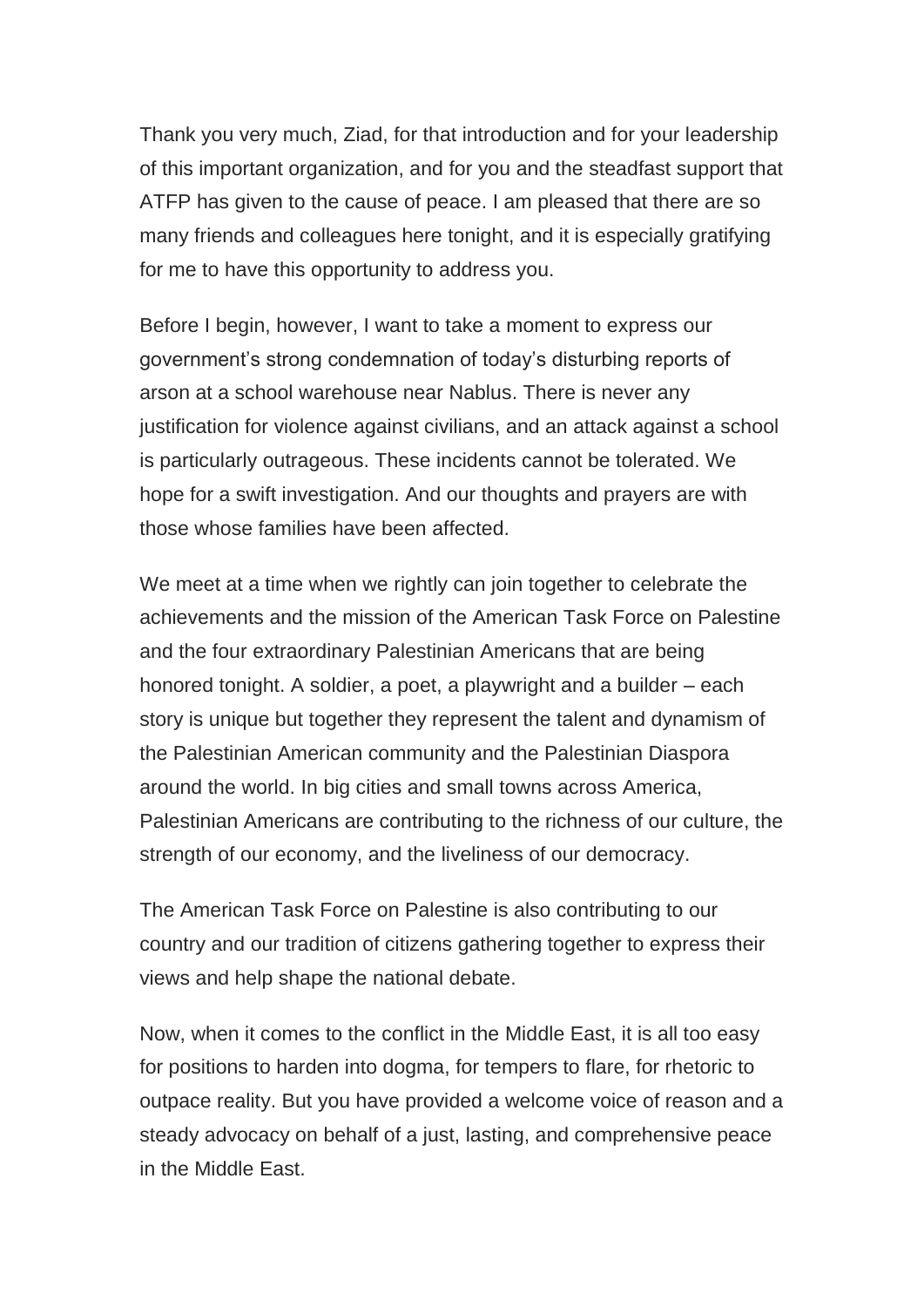You have helped us see past the false choices of this conflict: Being pro-Palestinian does not mean you must reject Israel's right to exist. (Applause.) And being pro-Israel does not mean you must deny the legitimate aspirations of the Palestinian people. (Applause.) The path to security and dignity for both peoples lies in negotiations that result in two states living side by side in peace and prosperity, and a comprehensive peace in the entire region.

As this organization has emphasized, that outcome is also in the interests of the United States, as well as the people of the region, and even people around the world. But most of all, it is in the interests of both Palestinians and Israelis.

I have spoken frequently over the last year about why a two-state solution is critical to Israel's long-term future. America's commitment to Israel is rock-solid and unwavering, and we will continue making this case openly and often because we see that as the best way for Israel to safeguard her future.

But tonight I want to focus on why a two-state solution is essential to the future of the Palestinian people. Ziad referenced my time as First Lady. And as First Lady, I may have been the first person ever associated with an American administration to call for a Palestinian state and the two-state solution. (Applause.) This goal is now the official policy of the United States.

And for Palestinians, a two-state solution would mean an independent, viable, and sovereign state of their and your own; the freedom to travel, to do business, and govern themselves. Palestinians would have the right to chart their own destinies at last. The indignity of occupation would end and a new era of opportunity, promise, and justice would begin.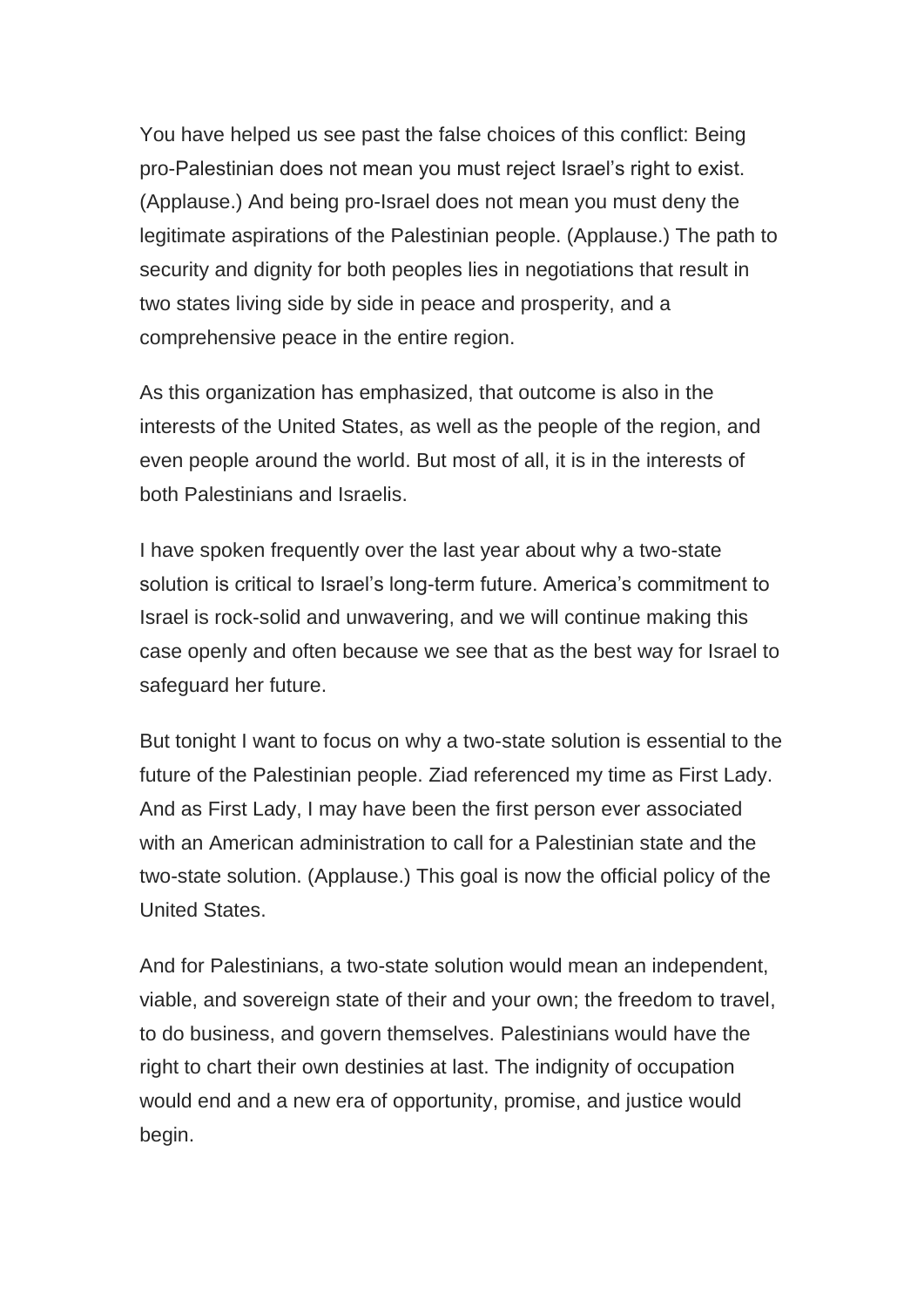It is difficult to think of anyone who has worked harder or longer to realize the dreams of the Palestinian people than President Mahmoud Abbas. Decades ago, it was Abu Mazen who saw that only through negotiation and nonviolence would – could – these aspirations become real. He has persevered through many difficult times and remained firm in his faith that an independent Palestine living side by side with Israel in peace and security is both possible and necessary. (Applause.) He is a champion for the people and he is a champion for peace. Because President Abbas understands that the path that must be trod toward that state proceeds down two simultaneous tracks: negotiations between the parties and institution building that prepares Palestinians to govern themselves as we move toward, and after, an agreement is reached.

Negotiations are not easy, but they too are absolutely necessary. It is always easier to defer decisions than it is to make them. As much as the United States and other nations around the world want to see a resolution to this conflict, only the parties themselves can take the difficult steps that will lead to peace. That is why the Obama Administration is working so hard to support direct talks that offer a forum for both sides to grapple with the core issues in good faith. There is no substitute for face-to-face discussion and, ultimately, for an agreement that leads to a just and lasting peace. That is the only path that will lead to the fulfillment of the Palestinian national aspirations and the necessary outcome of two states for two peoples.

But before I go further, I'd like to say a few words about the statebuilding track. Now, it may receive fewer headlines, but I believe, and many of you do as well, it is critically important.

Today, although Palestinians still have many obstacles to overcome, it is easier than ever to envision an independent Palestine able to govern itself, uphold its responsibilities to provide for its own people, and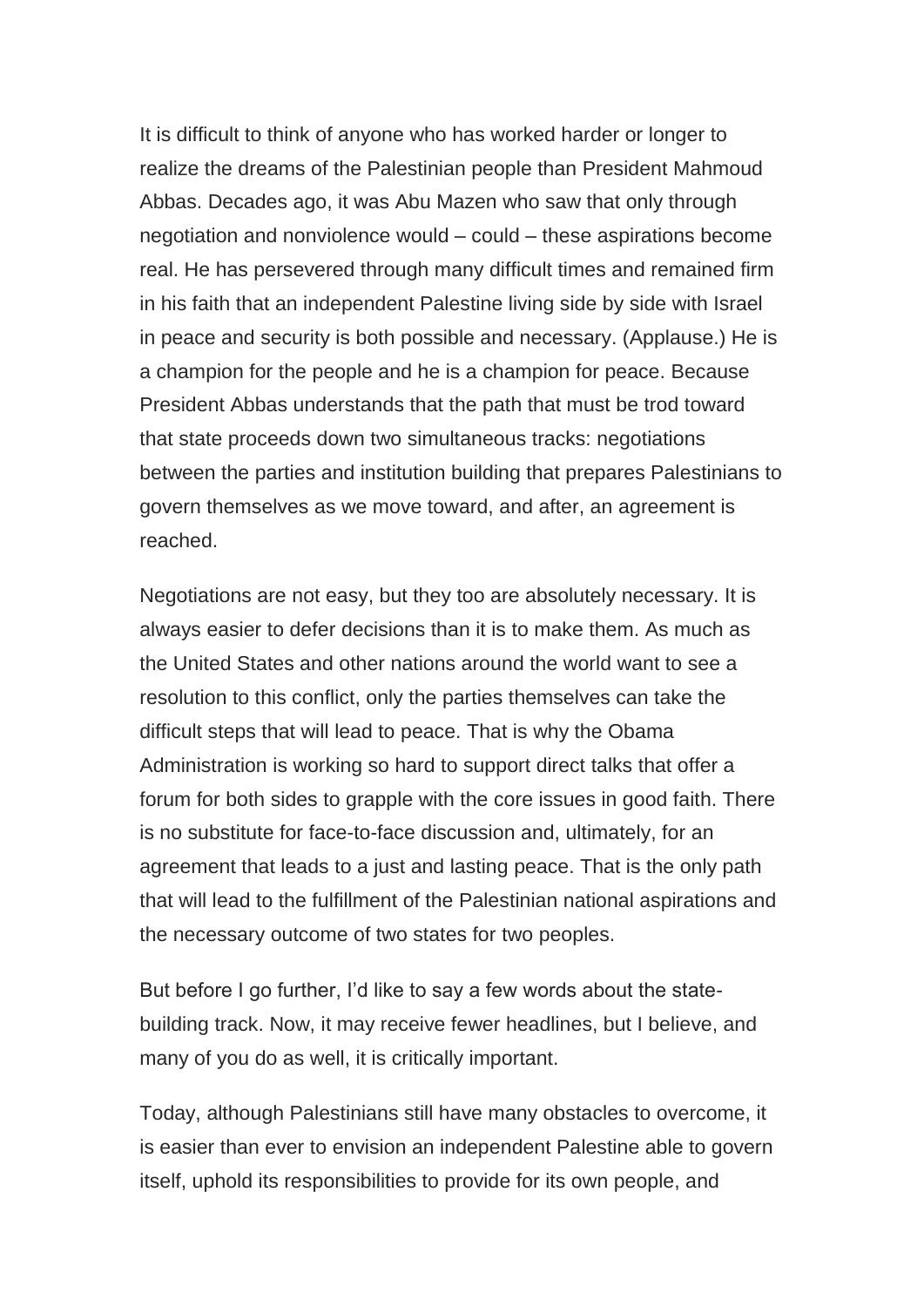ensure security. This gives confidence to negotiators on both sides and hope to those who have long looked forward to that day.

Under President Abbas and Prime Minister Fayyad's leadership, and under Prime Minister Fayyad's two-year plan, the Palestinian Authority is going beyond rhetoric and actually building a new reality. It is reversing a history of corruption and working hard to produce results that matter in Palestinians' daily lives.

The pace of reform accelerated this year. The streets are safer, courts are handling more cases, taxes are being collected more efficiently. In the first half of this year, revenues were 50 percent higher than in the same period in 2009.

This has fueled continued economic growth. New businesses are opening. More than 100 new companies were registered in the West Bank in August alone – everything from venture capital funds to local hardware stores. As a result, more and more Palestinians are finding jobs. Tourists and business travelers are arriving every day to take advantage of the improved security and economic climate. In fact, a new five star hotel is due to open in Ramallah this month.

Of course, considerable work remains. On the security front, the improvements have been impressive, but Palestinians could do more to discourage and denounce incitement that inflames tensions and undermines cooperation. On the economic front, many smaller communities have yet to see the benefits of greater prosperity. Unemployment remains high – above 15 percent in the West Bank and nearly 40 percent in Gaza during the second quarter of this year. So we can all do more to work together to reduce the Palestinian economy's dependence on foreign assistance and promote sustainable growth – especially by increasing foreign investment, not just more aid, making it easier for people and goods to move in and out of the territories.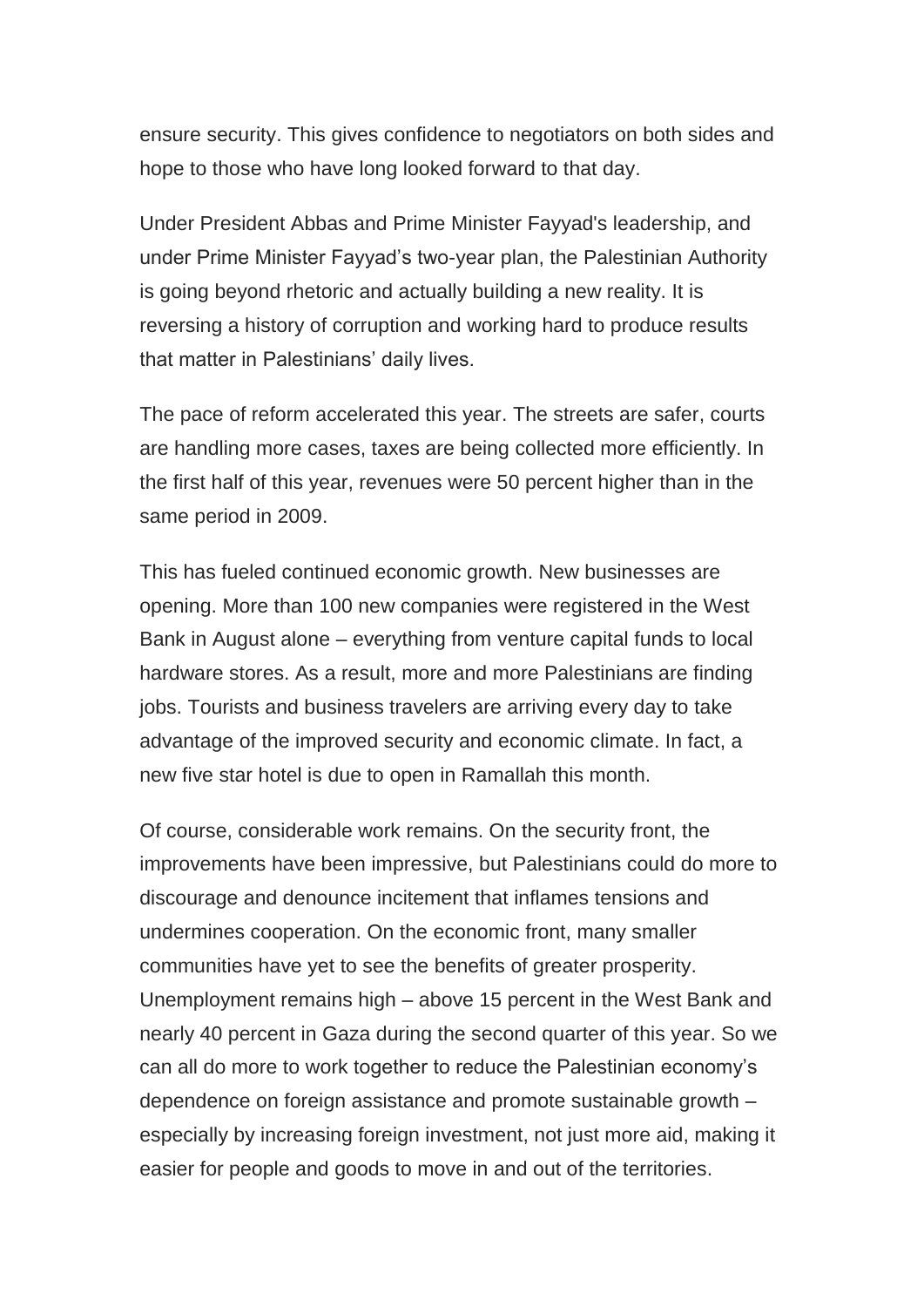The work we've already done with the Palestinians and Israelis in these areas shows the impact we can have when we focus our efforts – and makes the case for why all of us must do more*.*

The Palestinian people have many partners who are working and investing every day to improve life in the West Bank and Gaza and to help lay the foundations of a future state. Private companies, philanthropies and foundations, universities – all of them are contributing expertise, energy, and effort.

And there are many more who are looking to make a difference. The United States has launched a new initiative called Partners for a New Beginning, a regional initiative that is one of several efforts to bring together key players to focus on solving specific challenges. And our government remains fully committed.

For example, last year we invested nearly \$2 million to upgrade and reopen the Jalameh crossing between Israel and the northern West Bank, adding new lanes and inspection sites. As a result, the number of vehicles able to cross has steadily increased from zero to slightly – to roughly around 7,500 cars and buses per week. Now, this has had an impact: Arab Israeli shoppers spent an estimated \$12 million in Jenin this quarter. The markets are full and the streets are crowded and there's even a new movie theater.

We have also worked with the Palestinian Authority, Israel, and our international partners to ease the situation in Gaza and increase the flow of needed commercial goods and construction supplies, while taking appropriate measures to ensure they don't fall into the wrong hands. Last week alone, consistent with the Palestinian Authority's focus on addressing water and electricity needs, more than 1,000 truckloads entered Gaza with food and goods like steel bars and cement to modernize the Gaza City waste water treatment plant, and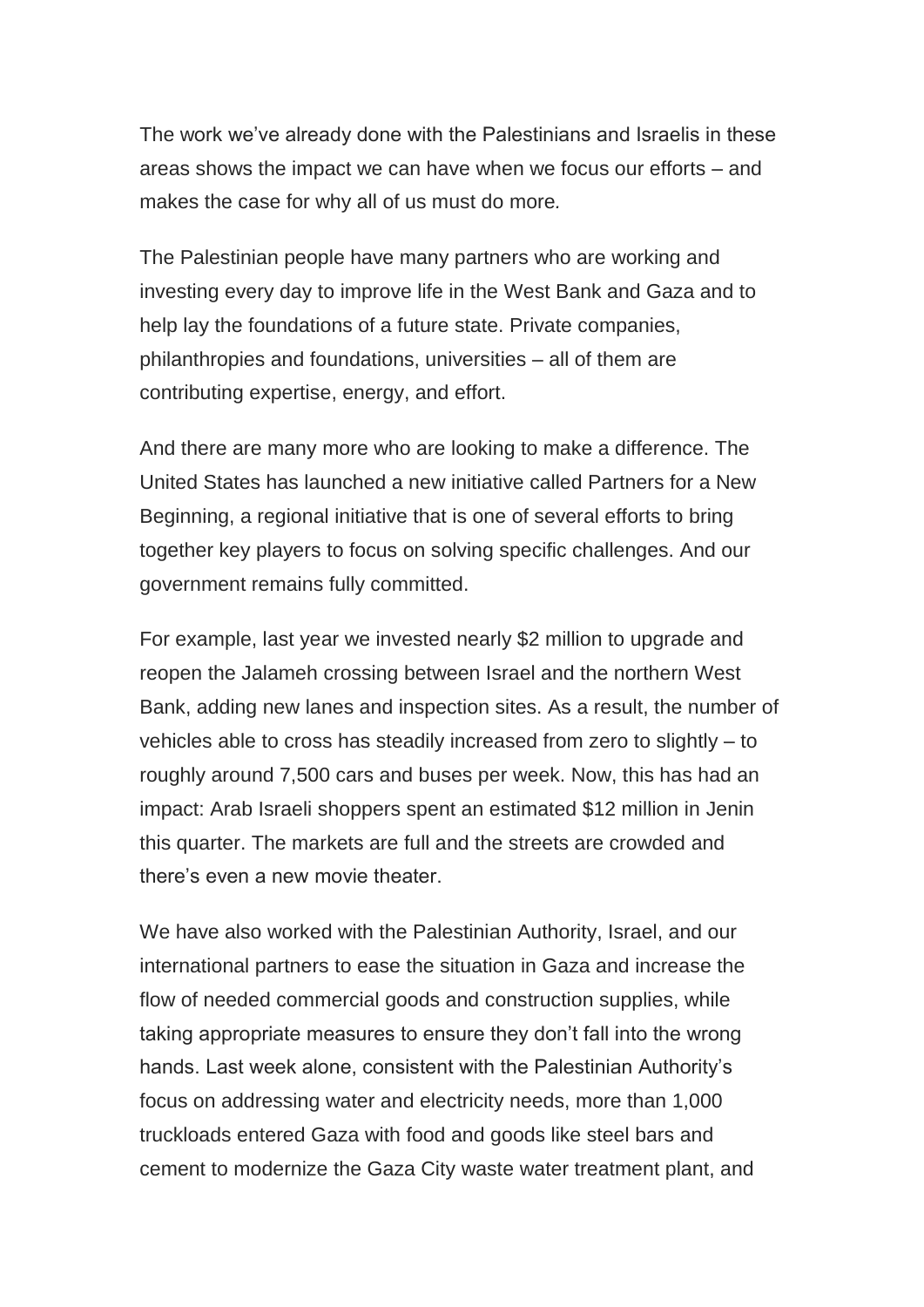electricity poles to upgrade power distribution. This is helping the people of Gaza and cutting into the illicit tunnel trade that has enriched Hamas and undermined the rule of law.

Now, we still need many more steps from Israel to enable more economic activity in Gaza, including exports that bolster legitimate business enterprises. (Applause.) Our goal is to support sustainable economic growth in Gaza, and it's a little-known fact that the Palestinian Authority is the principal financial supporter of Gaza. The people in Gaza are dependent upon the Palestinian Authority, which is another reason why the increase in economic activity in the West Bank is not only good for those who live in the West Bank, but those who live in Gaza as well.

To help spur private investment through the Palestinian territories, this summer the United States helped sponsor the Palestine Investment Conference in Bethlehem, which generated \$655 million in pledges targeted at high-growth sectors.

So Palestinians should take pride in all that has been accomplished in a short period of time. And the World Bank recently reported that if the Palestinian Authority maintains its momentum in building institutions and delivering public services, it is, and I quote, "well-positioned for the establishment of a state at any point in the near future." (Applause.)

Last month I visited Ramallah and saw this progress firsthand. After we crossed the Beituniya checkpoint, well-equipped Palestinian security officers lined the road. They are more professional and capable than ever thanks to strong leadership and increased training that the United States has helped to assist. (Applause.) Thank you. (Applause.) We drove into the city and I could see new apartment buildings and office towers rising from the hills. The streets pulsed with commerce and activity.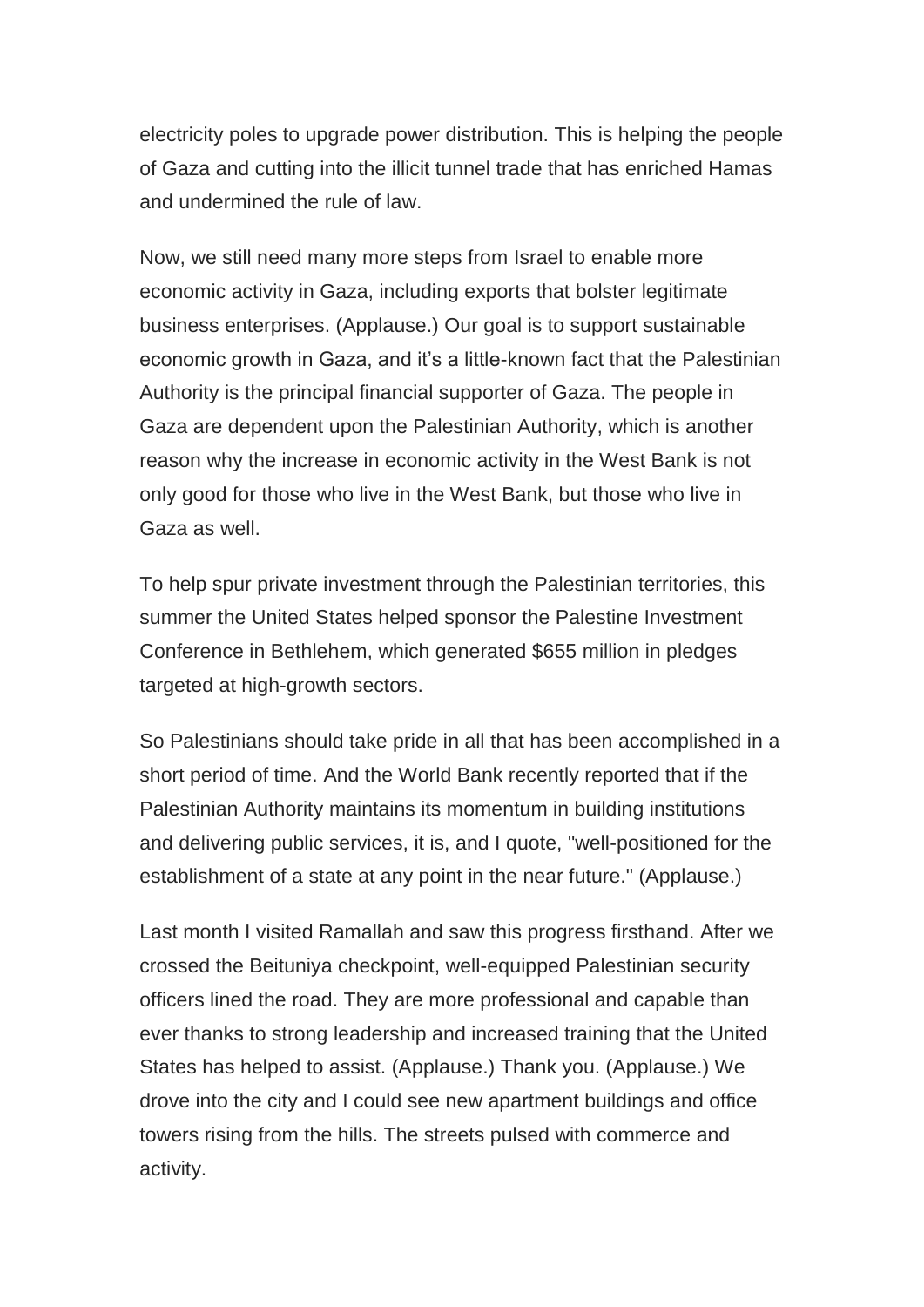But as I looked at the faces of the men and women who came out of their shops and homes to watch us go by, it was impossible to forget the painful history of a people who have never had a state of their own. (Applause.) For most Americans, it is hard, if not impossible, to imagine living behind checkpoints and roadblocks, without the comforts of peace or the confidence of self-determination.

Economic and institutional progress are definitely important, indeed necessary, but not sufficient. The legitimate aspirations of the Palestinian people will never be satisfied until there is a two-state solution, a two-state solution ensuring dignity, justice, and security for all. (Applause.)

Now, I know that there are those who think that if they wait, scheme, or fight long enough, they can avoid compromising or negotiating. But I am here to say that that is not the case. That will only guarantee more suffering, more sorrow, and more victims.

Violence in all forms is a dead end that perpetuates the conflict and empowers those on both sides who would exploit cynicism and discord. That is no path at all. (Applause.) Nor is it viable to build the institutions of a future state without the negotiations that will ultimately create it.

We have no illusions about the difficulty of resolving the final status issues of borders and security, settlements and refugees, of Jerusalem and water.

And it's no secret that we are in a difficult period. When President Abbas and Prime Minister Netanyahu came to Washington last month to re-launch direct negotiations, we knew there would be setbacks and struggles.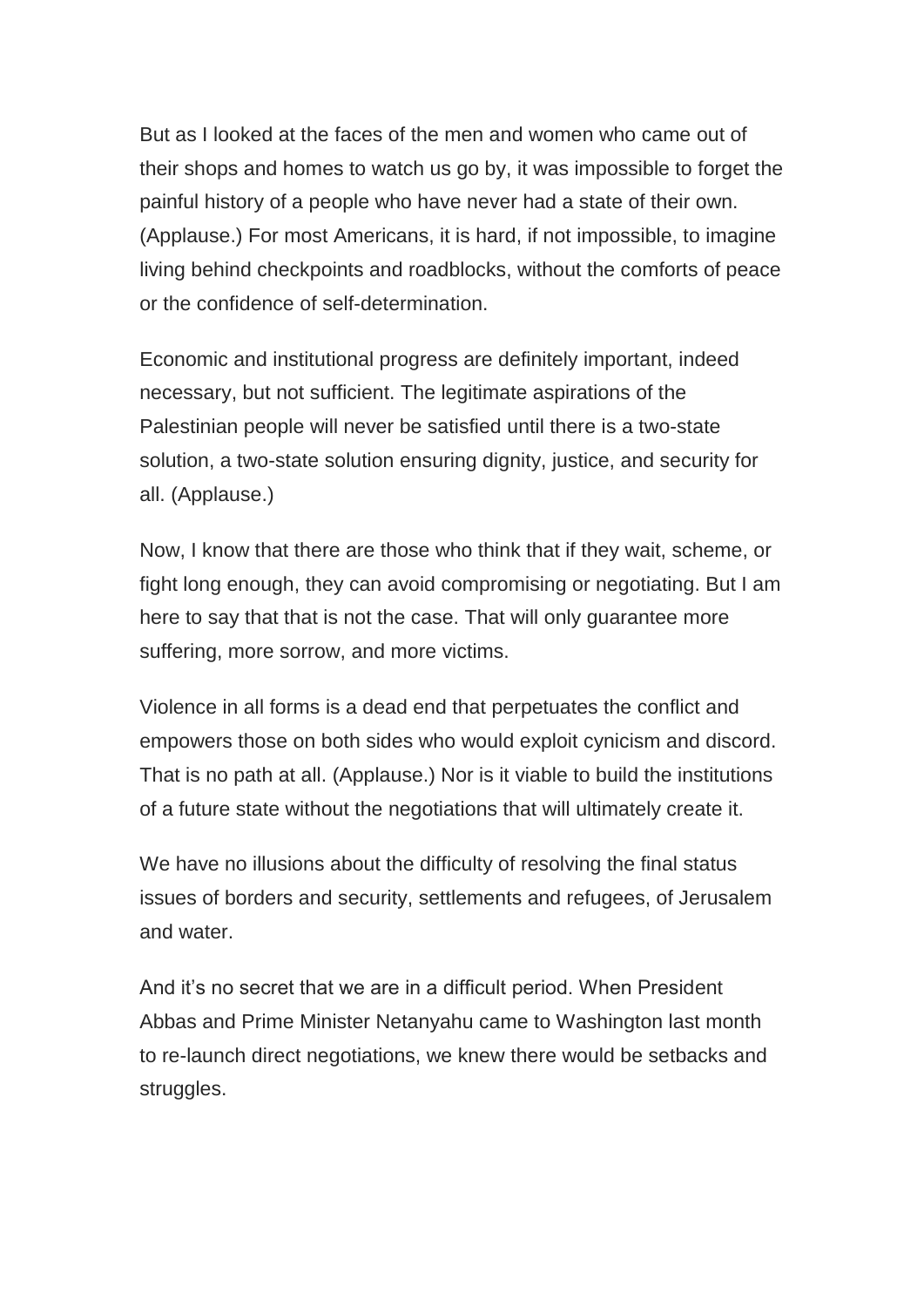Our position on settlements is well-known and has not changed. (Applause.) And our determination to encourage the parties to continue talking has not wavered.

I cannot stand here tonight and tell you there is some magic formula that I have discovered that will break through the current impasse. But I can tell you we are working every day, sometimes every hour, to create the conditions for negotiations to continue and succeed. We are urging both sides to avoid any actions that would undermine trust or prejudice the outcomes of the talks. Senator Mitchell will soon return to the region for further consultations. We have not given up and neither have President Abbas or Prime Minister Netanyahu.

We remain convinced that if they persevere with negotiations, the parties can agree on an outcome that ends the conflict; reconciles the Palestinian goal of an independent and viable state based on the 1967 lines, with agreed swaps – (applause) – and Israel's goal of a Jewish state with secure and recognized borders that reflect subsequent developments and meet Israel's security requirements. (Applause.) This will resolve all the core issues and, as President Abbas said the other day, end all historical claims.

Now, in any tough negotiation, it is natural to focus on what we are being asked to give up. But it is important to keep in mind what you, the Palestinians and Israelis, stand to gain. In this case, the benefits are undeniable. You can't put a price or a value on dignity, but it's a very precious commodity. (Applause.) Justice and security. For both Israeli and Palestinian children alike, they deserve to grow up free from fear and to live up to their own full God-given potential. As long as this conflict continues, that will never be possible.

Bold leaders are called to rise above obstacles and seize opportunities to make history and put their people on a path to a better future. Since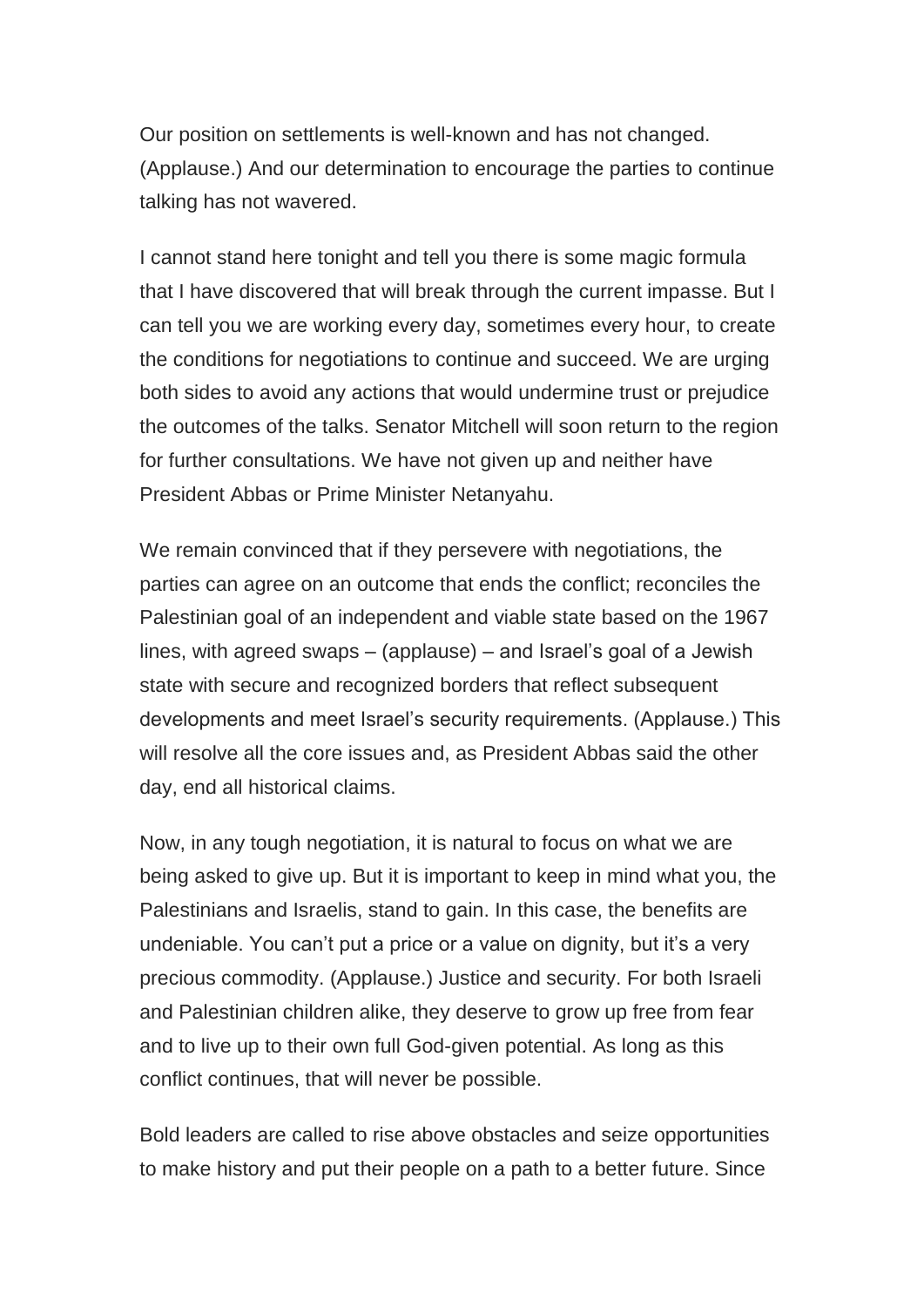the beginning of September, I have spent hours and hours talking with the president and the prime minister. I have listened to them and I have watched them engage with each other. They are serious about this effort, they are grappling with the core issues. I am convinced they want to the leaders who finally end this conflict.

But they cannot do that without support from their people, and not only their people living in the region, but their people living here and elsewhere around the world. All of us who are committed to peace and the right of both peoples to live in security and dignity have a responsibility to do what we can to help them succeed. You who are Palestinian Americans are here tonight because you understand that. And this organization has stood for that over so many years.

The Arab states and the people of the region have a strong interest in resolving this conflict and they too have an important role to play. I deeply appreciate the support that Arab leaders and nations have provided for direct talks and for the vision embodied in the Arab Peace Initiative. I hope they will all continue to support the Palestinians in their diplomatic efforts and the state-building work on the ground.

The Palestinian Authority needs a larger, steadier, and more predictable source of financial support. The United States is proud to be the Palestinian Authority's largest donor. (Applause.) The European Union has stepped up as well. But the broader international community, including many Arab states, can and should provide more financial support. (Applause.) It takes far more than commitments and plans to support making the State of Palestine a reality. And in fact, as the Palestinian economy has increased, the need for future assistance has decreased, but there is still a gap and that gap has to be filled.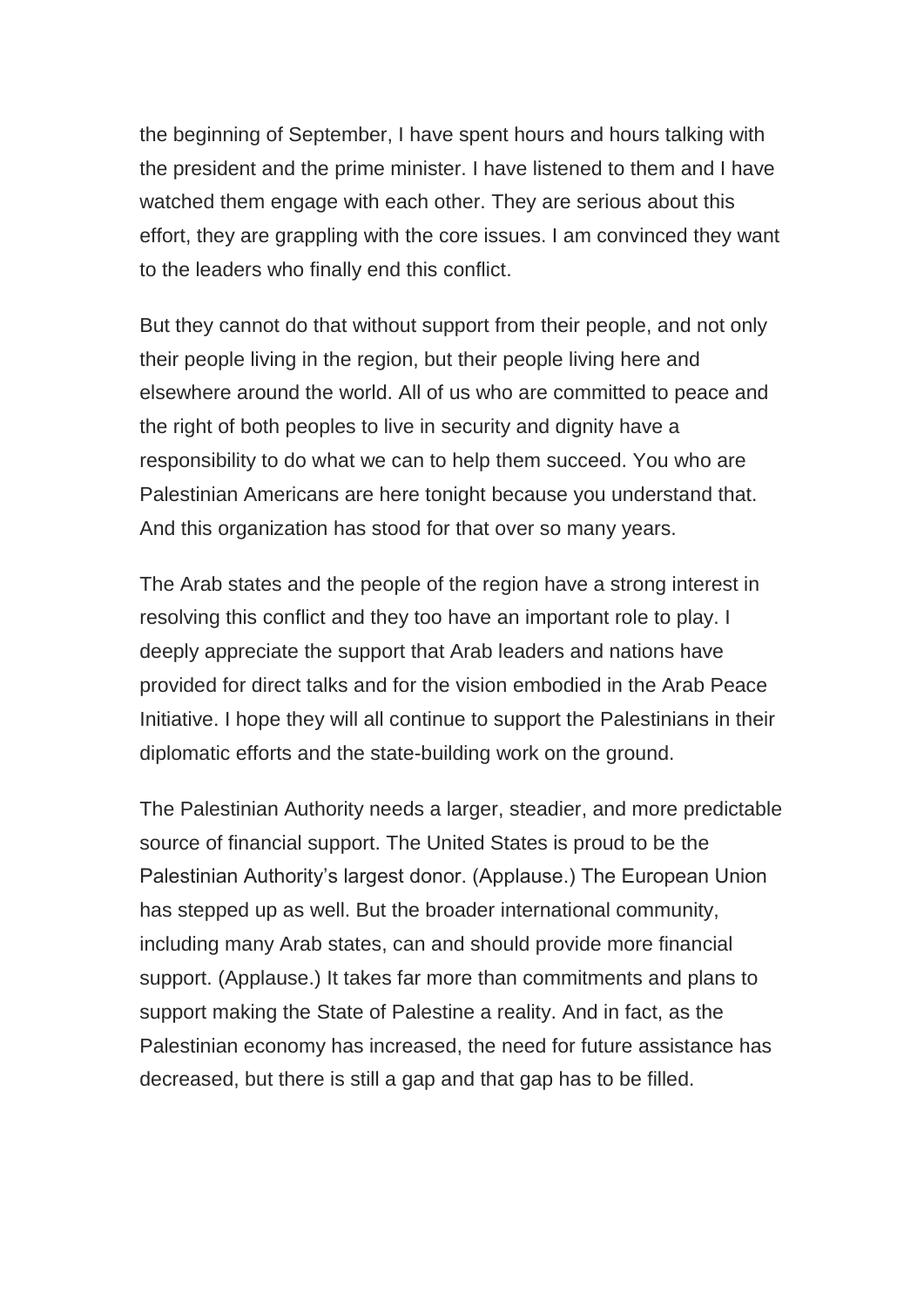So as we press ahead with diplomacy, I hope that Arab states will also consider how to begin implementing the Arab Peace Initiative in concrete terms to turn that proposal into a reality as well. (Applause.)

And finally, those states in the region that are supplying weapons to groups such as Hezbollah and Hamas must stop. (Applause.) They should publicly reject the divisive voices who seek to discourage peace. And I will repeat today what I have said many times before: Gilad Shalit must be released immediately and returned to his family. (Applause.)

People on all sides of this conflict must choose to move beyond a history they cannot change to embrace a future they can shape together. (Applause.)

The poet Naomi Shihab Nye, whom we are honoring tonight – (applause) – understands this. She writes powerfully about the unfulfilled aspirations of the Palestinian people. "What flag can we wave?" she asks. But she also says, "I'm not interested in who suffered the most. I'm interested in people getting over it." (Applause.) And that is the biggest obstacle of them all. I know people cannot forget. I know most people cannot forgive. But I do know also that the future holds the possibility of progress, if not in our lifetimes then certainly in our children's.

I spend much of my time now as Secretary of State traveling around the world, speaking with people who find it so hard to move beyond the past. It is not just in the Middle East that that remains a challenge.

And yet when I speak with young people, they are focused on tomorrow. And they deserve that tomorrow – a tomorrow filled with opportunities for them to make their own destinies and to help their own people realize that collective aspiration.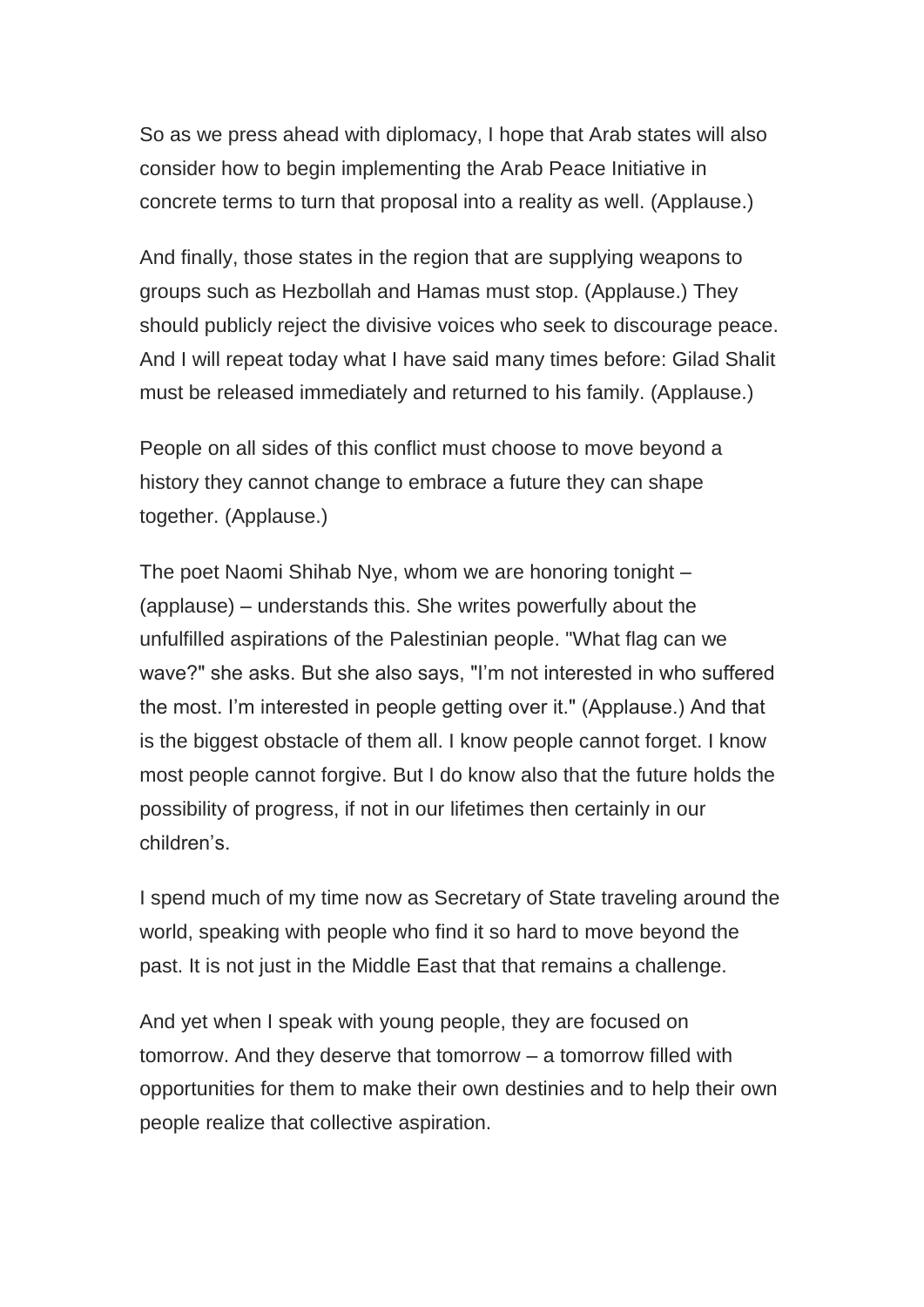The American Task Force for Palestine has been a consistent advocate for this path, and I thank you for your efforts. But I know that some in this room, like many across the region and the world, have your doubts about the prospects for peace. So let me appeal to you tonight: Please don't give up in the face of difficulty.

Through your charitable work, you already make important contributions to the progress that is happening on the ground that is literally changing Palestinian lives. You have funded thousands of cataract operations that helped Palestinians see again. Students in the West Bank are learning on laptops because of your generous support. But there is so much more to be done. The Palestinian American community has so much talent and expertise. So please continue putting it to work helping build the future Palestinian state. Offer legal advice or medical training. Invest in the economy, help build the infrastructure. The Palestinian people, as you yourselves know so much better than I, are hardworking, resilient people. They're ready to work. They're ready to govern themselves. But they can't do it on their own.

There is another way you can contribute as well. Many of you are leaders in your own communities. Others, here and over there, take their cues from you. So when you leave tonight, I hope you will be champions for this cause. Keep writing and speaking, keep working for tolerance and understanding, keep building a broad constituency for peace that will support and even insist on the hard choices that are needed. In the end, peace is not made just at the negotiating table; it's made around the kitchen table. It grows from the quiet determination of people, men and women, who are willing to stand up and declare themselves advocates for peace. I've seen this happen in conflicts from Latin America to Europe to Africa to Asia. I've seen warriors who were once aiming guns at each other sitting down and planning a new way forward for governing together. I've seen women who feared every day